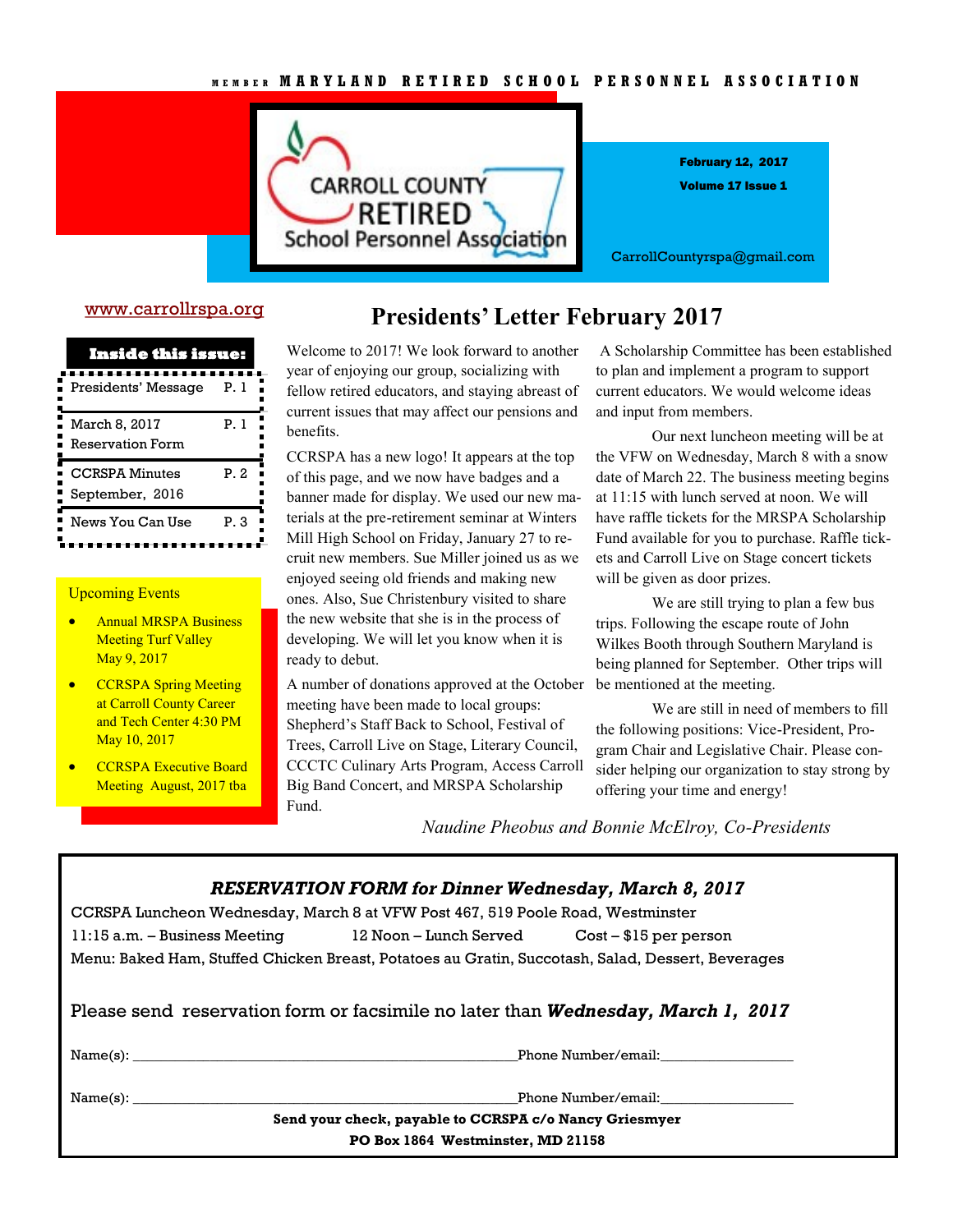

The Fall **CCRSPA** meeting began at 5pm in Westminster at the Carroll County Career and Technology Center when **Co -President** *Bonnie McElroy* welcomed everyone, and led the Pledge of Allegiance. Invited guests included: **MRSPA President** *Fay Miller* and her sister, *Winnie Walters*, **MRSPA Area I East Director,** *Eugene Streagle,* and **Academy Financial Inc**., Financial Planner, *Richard Craft.* **Co-President**  *Naudine Pheobus* led the invocation before the meal which was prepared by 6 senior students in the Culinary Arts program. Their teacher, *Tim Norwood*, is a graduate of Francis Scott Key High School and the Culinary Arts program at CCCTC.

**Co-President** *Naudine* introduced the new **MRSPA President,** *Fay Miller* , a 2010 retiree from Kent County with 48 years of service. She shared her greetings with CCRSPA. She stated that by Thanksgiving, she will have already visited 14 different county meetings. She also explained that MRSPA is updating the website to be more user-friendly. Log-in will now use email address and a password. Check the website for updates, including member benefits and legislative issues. Additional new leadership positions with MRSPA include Executive Director, *Shachar Weizman*  and Legislative Aide, *Dr. Vera Torrence.*

**MRSPA Area I East Director,** *Eugene Streagle,* said that he enjoys coming to CCRSPA meetings because the students prepare a delicious meal for a great price. Although there are no worries at this time with the pension, he emphasized that the organization's membership dues should be considered as pension insurance.

*Richard Craft,* representing **Academy Financial Inc.**, provided information on insurance options, including 3 different

# Minutes for October 26, 2016

dental plans, a vision plan and longterm care. He can be reached at 410- 372-3229, email [Richard.Craft@LFG.com](mailto:Richard.Craft@LFG.com) Committee reports were then shared: The minutes prepared by **Recording Secretary**, *Susan Miller* from the previous meeting on May 11, 2016 were published in the newsletter, and they were accepted as printed.

**Treasurer,** *Nancy Griesmyer*—discussed income and disbursements, with a current balance of \$10,293.46. A \$150 donation was presented to the Culinary Arts program at CCCTC. Other community donations include: Big Band Christmas \$250, Shepherd's Staff Back-to-School \$300, Shepherd's Staff Festival of Trees \$250, Literacy Council \$200. *Terry Eckard* proposed a \$50 increase to the Literacy Council, and a donation of \$250 to Carroll Live on Stage—both motions were approved. Suggestions for additional community donations can be submitted to the Executive Board.

**Corresponding Secretary,** *Susan Christenbury*—stated that the group's online presence will be moving to a state website, approximate annual cost \$100. It is currently a "work in progress", but will allow Susan to upload information to the website herself.

**Consumer Education,** *Dixie Elmes* shared a handout entitled "Tax Hike on Medical Costs" from the AARP Bulletin, September 2016. She also stressed adding ICE—In Case of Emergency-- to cell phone contacts.

**Membership and Necrology,** *Jean Crowl*—The memorial candle was lit, and a moment of silence was observed in honor and remembrance of *Carmen Louise Alban, Joretta Allwine, James Gilbert Baldwin, Aileen Bair Barnhart, Patrick Floyd, Anna Mae Franklin, Joan Harrington, Joe Hawkins, Eleanor Jamison, Lois Knights, Janice Leatherwood, Earl Harvey Miller, Sr., Virginia Reese, Helen Snyder* 

and *Mary Jane White.* 

*Bonnie* introduced *Pat Riesner* as a new CCRSPA member. A reminder was shared with the group that members are still needed to serve as Vice-President and as Program Committee and Legislative Chairpersons. A Vice-President is especially needed to prepare for the role of President after *Naudine* and *Bonnie* complete their co-presidency. Invite other retirees to attend, and become more involved.

**Old Business**—the annual MRSPA Leadership Workshop was held in Hagerstown in September 2016. CCRSPA officers who attended were *Bonnie, Naudine, Jean* and *Susan Christenbury.*

**New Business—** It is time to inject new energy into CCRSPA, so sign-up/ suggestion sheets were placed on the tables for program, membership, scholarship and community service ideas and volunteers. Volunteering at local Westminster events will give CCRSPA opportunities to bond together and be a positive presence in the community. CCRSPA would also like to organize more "fun" activities, such as participating in trips already planned by local bus companies. Plans are underway for a John Wilkes Booth tour.

Before adjournment, a door prize was awarded to *Mary Snyder* for a free meal at the next meeting. Other raffle prize winners were *Winnie Walters* and *Terry Eckard,* and a floral bouquet went home with *Karen Kotarski.*

An ongoing goal: **Each One Reach One!** Bring a retired friend as incentive to become a new member.

> *Respectfully submitted, Susan H. Miller Recording Secretary*